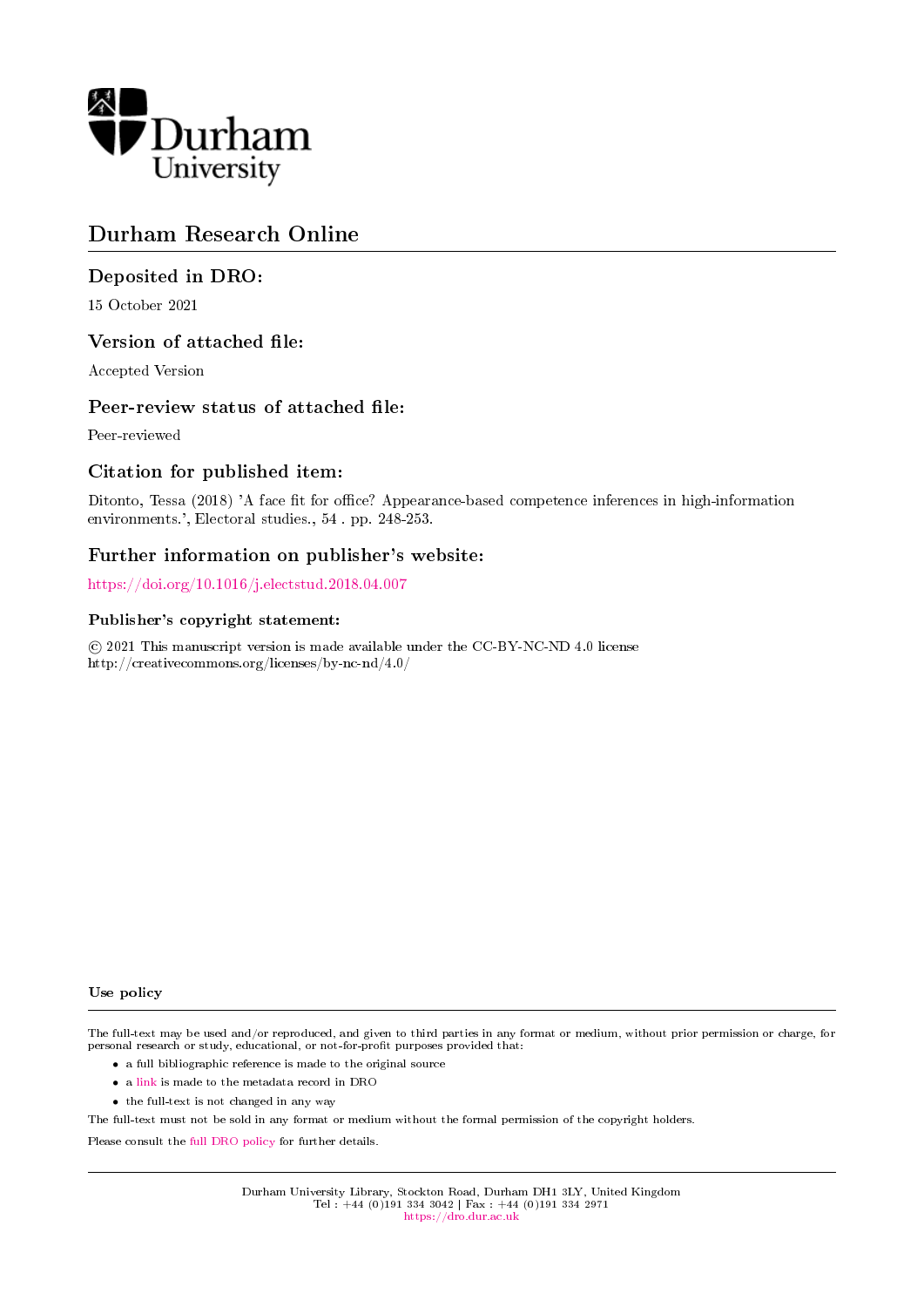# **A Face Fit for Office? Appearance-Based Competence Inferences in High-Information Environments**

In a democratic government, citizens are expected to participate in the political process in a meaningful way—specifically, to determine where candidates stand on a number of dimensions and then to vote for the candidate who most closely aligns with their own values and preferences. It is well known that voters utilize various heuristics and shortcuts to help them with this process (Lau and Redlawsk 2006; Popkin 1991) and generally accepted that they can make reasonably good decisions by doing so. It is unclear, though, whether all shortcuts are created equal (Kuklinski and Quirk 2000). For example, candidates are often evaluated on how they look, and various aspects of their appearance lead voters to make assumptions about politically salient attributes such as personality traits, ideology, policy issue specializations, and/or political viability. All of this despite the fact that there is no guarantee that appearance cues provide any accurate information (Hassin and Trope 2000; Zebrowitz and Montepare 2008; Oliviola and Todorov 2010b).

Social psychologists have repeatedly found that individuals make assumptions about others' personality traits based on nothing more than a brief exposure to still images of their faces (e.g. Hall et al 2009; Hassin and Trope 2000). These trait judgments have proven important in the political realm and facial competence, in particular, seems to play a role in predicting election outcomes. Specifically, candidates whose faces were judged to be more competent than their opponents' by in-lab subjects are more likely to have won their races in the real world. This pattern of results has been found in elections at various levels of government and across countries (see Oliviola and Todorov 2010a for an overview of this literature).

Importantly, most of these studies have been essentially correlational, since lab subjects were shown a series of candidate photo pairs and asked to rate them on relative competence (as well as other traits and, in some instances, asked for whom they would vote) without any sort of controlled manipulation. Little is known about the process by which competence inferences lead to electoral victory. Specifically, we know little about how appearance-based competence judgments influence vote choice in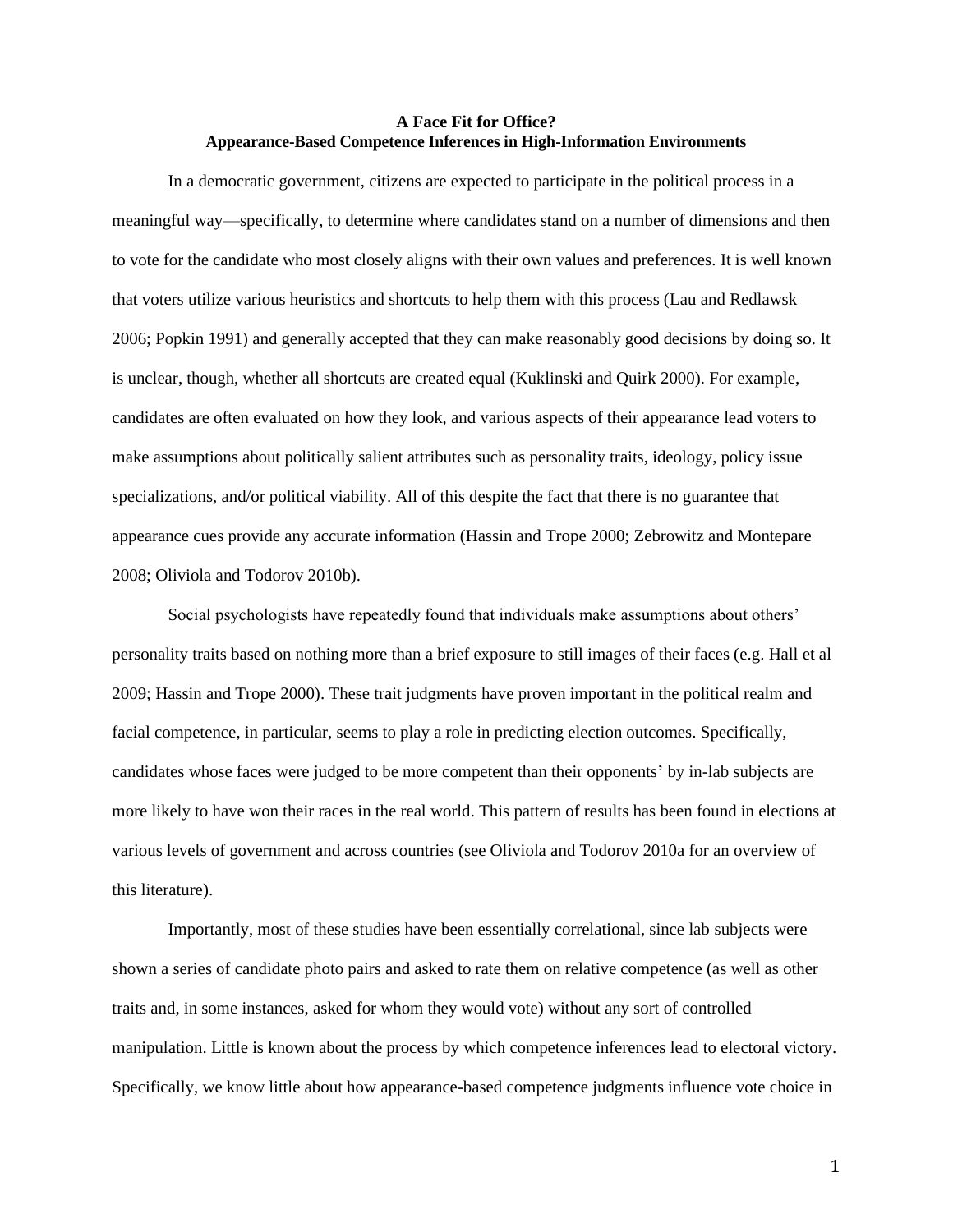the presence of other kinds of information. This includes substantive information, such as that provided by campaigns and the news media, as well as other appearance-based, heuristic information such as a candidate's gender, age, race or ethnicity. Because competence judgments predict the outcomes of actual elections for various state and national-level races, they are clearly having an effect even in potentially very information-rich environments. How does something as seemingly inconsequential as the composition of a candidate's facial features predict election outcomes even when so much other information is available?

This study seeks to improve our understanding of the relationship between automatic trait inferences and other types of political information in voters' decision-making processes by addressing several questions. First, do competence inferences predict voting behavior even when voters access other politically-relevant information, or are the effects of competence judgments on electoral outcomes driven by individuals who possess little other information about the candidates? Will these cues influence voting behavior when subjects are placed in a high-information environment and can learn (almost) anything they want to know about a particular candidate? Further, will they function differently for those who seek out a lot of information vs. those who only access a little?

Second, do competence judgments matter in the same way for male and female candidates? While most trait inference studies control for candidate gender, several have examined whether candidate gender affects appearance-based trait inferences and their effects on elections (Herrick et al 2012; Ditonto 2017; Ditonto and Mattes forthcoming). Results from these studies have been mixed, though it seems that the inclusion of female candidates complicates the relationship between competence inferences and electoral success. In a sense, this is not surprising since candidate gender likely provides voters with other, potentially relevant information thanks to the existence of gender-bases stereotypes (e.g. Huddy and Terkildsen 1993; Kahn 1996, Sigelman, Sigelman, Walkosz and Nitz 1995). Many of these stereotypes relate to a candidate's personality traits, including competence. In particular, evidence suggests that women are considered less competent than their male counterparts (Kahn 1996, Sigelman, et al 1995) and that competence evaluations, in general, seem to be particularly important for women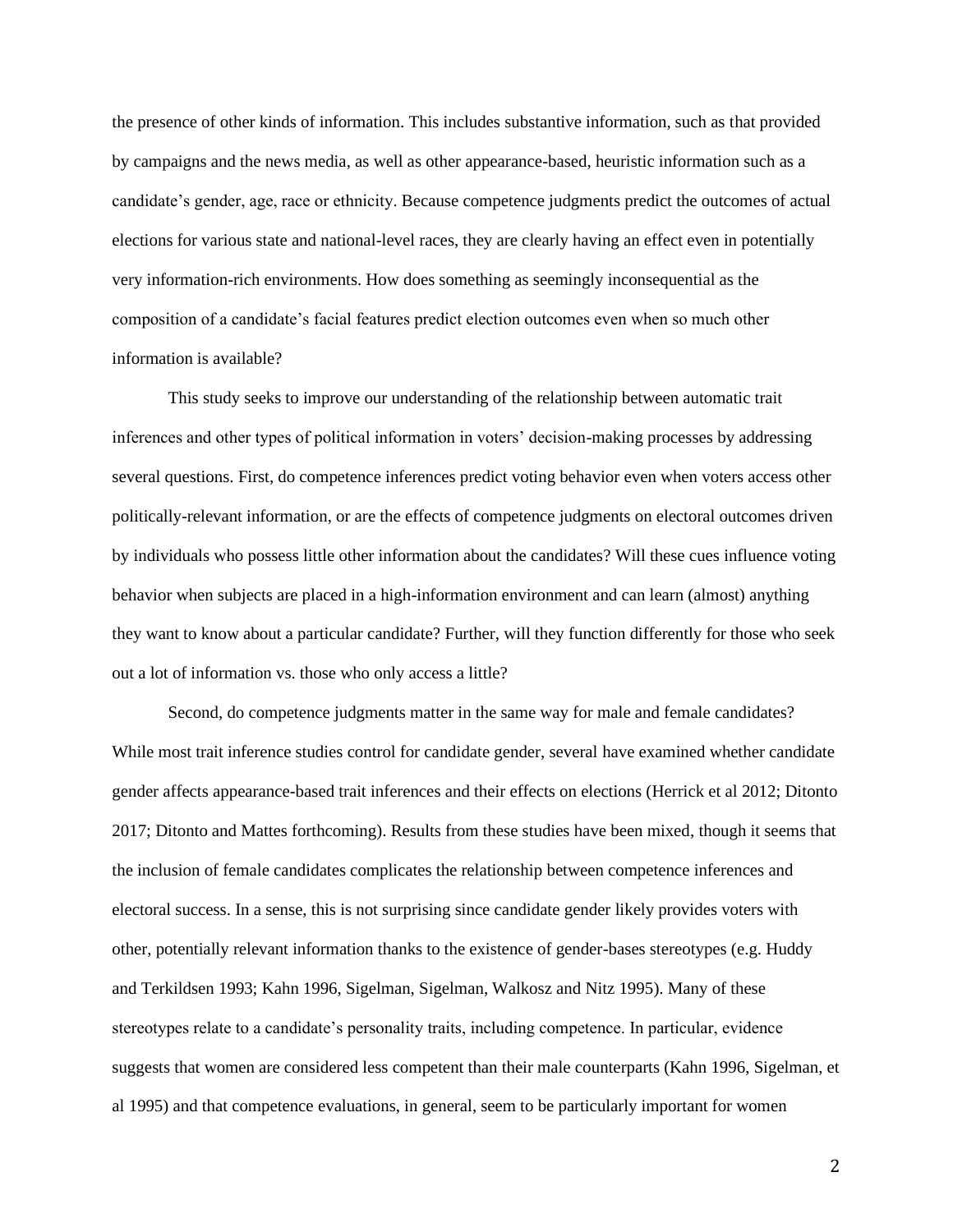candidates (Ditonto, Hamilton and Redlawsk 2014; Ditonto 2017, e.g.). For these reasons, it is important to consider candidate gender in any examination of appearance-based competence judgments and voting behavior.

In order to address these questions, this study utilizes a computer-based experiment using the Dynamic Process Tracing Environment (DPTE).<sup>1</sup> DPTE is a web-based computer program that allows researchers to mimic the constant flow of information in an actual campaign environment, thereby tracking subjects' information search as the campaign progresses. In particular, this study asks subjects to participate in a simulated presidential primary campaign and election in which they can learn as much or little information about the candidates in the race as they like. I manipulate the gender of the candidates in the race, as well as how competent the candidates look, and examine how these appearance cues influence subjects' evaluations of the candidates' competence, affect toward the candidates, and their ultimate vote choice, after experiencing the campaign and gathering relevant information about them. I find that that the extent to which a candidate looks competent affects post-primary competence evaluations and feeling thermometer scores for female candidates, only, but that accessing additional information may help subjects to overcome appearance based-judgments. Finally, appearance cues do not influence vote choice directly, though they may do so indirectly via explicit competence evaluations. Importantly, my results suggest that appearance-based trait inferences are persistent and consequential for women candidates (at least in the context of a primary election), even when presented along with other, substantive political information.

#### **Spontaneous Trait Inferences**

Research emerging from social psychology has found that, in all forms of human interaction, individuals constantly make rapid trait inferences based on others' appearance, and their faces, in particular (e.g. Hall et al 2009; Hassin and Trope 2000; Oliviola and Todorov 2010). It is still unclear exactly what features a face must possess in order to appear competent, trustworthy, dominant, etc., but some evidence suggests that facial features that signal maturity and attractiveness—such as distance

<sup>1</sup> Developed by Richard Lau and David Redlawsk with assistance from the National Science Foundation.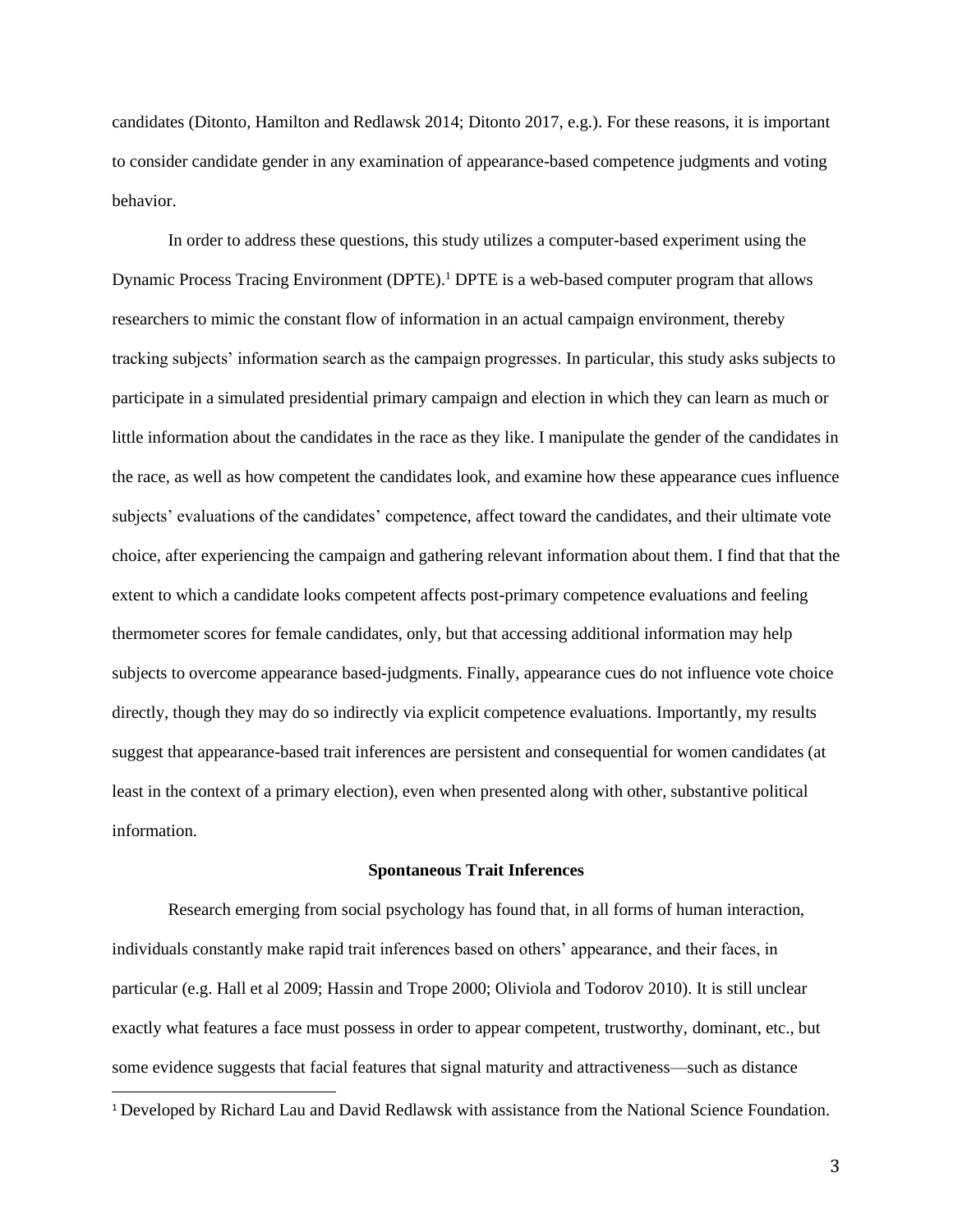between the eyes, roundness of the face and angularity of the jaw—influence these types of judgments (Oliviola and Todorov 2010a; see Zebrowitz 2011 and Todorov, et al 2015). Regardless of the underlying reasons, these sorts of trait inferences are occurring quickly and frequently, and they affect individuals' decision-making in a number of domains, including politics. Researchers have found that subjects' spontaneous inferences about a candidate's traits (and, especially, competence) correctly predicted the outcomes of actual elections (Martin 1978; Todorov, Mandisotza, Goren and Hall 2005; Hall et al 2009; Ballew and Todorov 2007; Oliviola and Todorov 2010a; Antonakis and Dalgas 2013; Chen, et al 2014; Laustsen 2013; Lenz and Lawson 2011; Sussman, et al 2013; Mattes, Spezio, Kim, Todorov, Adolphs, and Alvarez 2010). In the first of these modern studies, Todorov, et al (2005) found that competence judgments predicted Congressional and Gubernatorial elections between 60% and 73% of the time, and subsequent studies have found similar results in other countries (e.g. Sussman, et al) and at different levels of government (e.g. Mattes, et al 2010). These studies showed subjects nothing more than a pair of still images of candidates' faces and asked them to determine which of the candidates was higher on a series of trait ratings. The candidate deemed most competent looking was more likely to have won the election.

Todorov et al (2005) posit that access to additional political information may weaken the relationship between appearance-based inferences and ultimate vote choice, but that the nature of the relationship should not change. Initial appearance-based impressions are an example of automatic, System 1 processing which can be difficult to overcome with more deliberate, System 2 activity since later attention-dependent behaviors like seeking out and incorporating political information are anchored on the initial impressions that are formed using intuitive, System 1 judgments (Gilbert, 1989; Chaiken and Trope 1999). In other words, spontaneous trait inferences likely function as a lens through which all subsequent political information that is learned about the candidate is considered. Because of this, it may be very difficult to change voters' perceptions based on these sorts of inferences.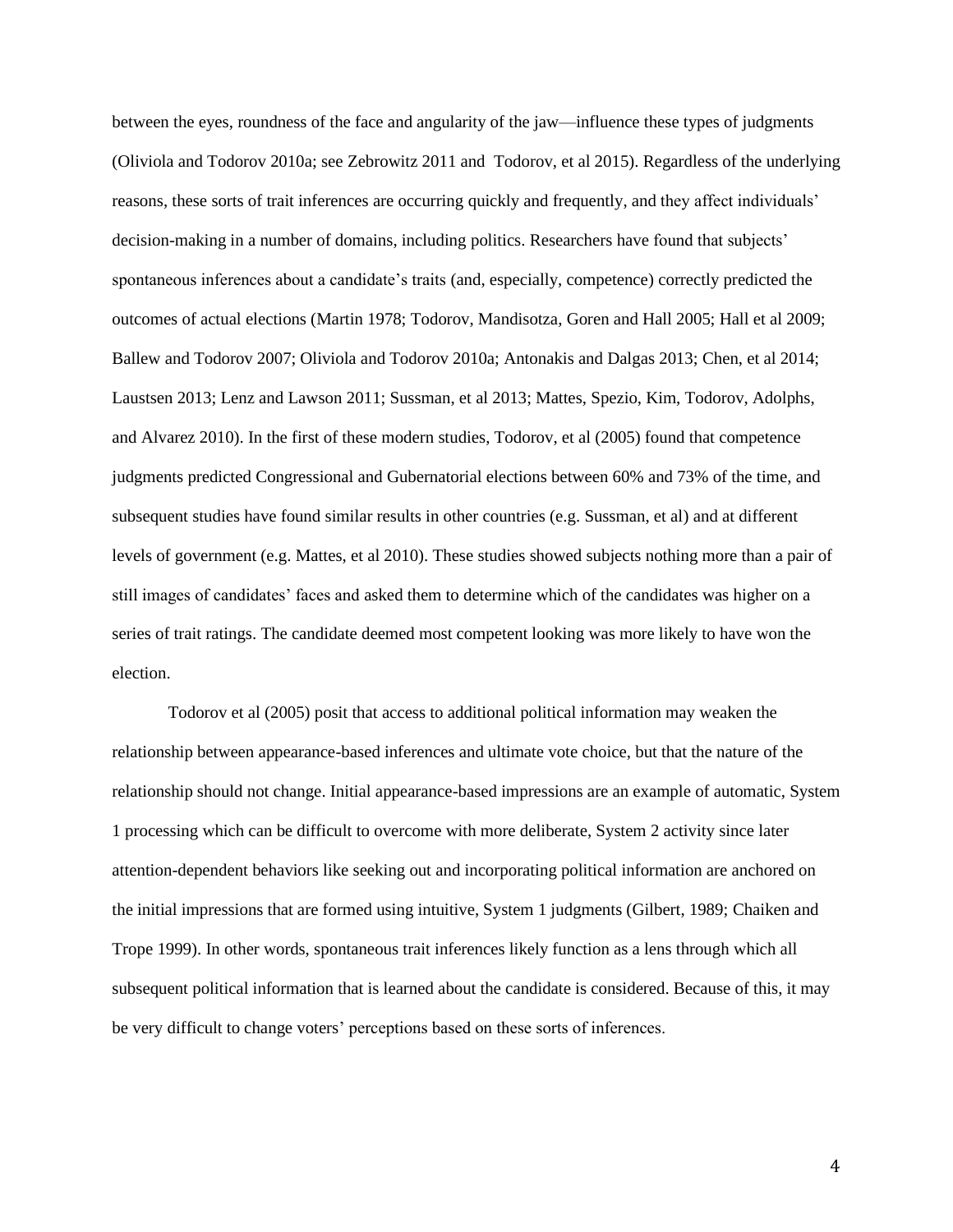#### **Gender Stereotypes**

In a separate but related literature, scholars have found substantial evidence that trait-based stereotypes are often ascribed to women candidates. Women candidates are seen as more trustworthy, warm, emotional and compassionate than men, but less assertive, rational and "tough" than men (Sapiro 1982; Alexander and Andersen 1993; Burrell 2008; Huddy and Terkildsen 1993; Kahn 1996; King and Matland 2003; Lawless 2004; Leeper 1991; Paul and Smith 2008). In particular, women also seem to be perceived as less competent and experienced than male candidates (Huddy and Terkildsen 1993a; Kahn 1996; Schneider and Bos 2014).

It is unclear whether and how much these stereotypes influence vote choice and overall candidate evaluation (Dolan 2014; Brooks 2013; Hayes 2011), though a growing body of evidence suggests that competence stereotypes may be particularly problematic for women candidates, even when other stereotypes my be less salient. Eagly and Karau (2002), for example, posit that women in leadership roles face gender-based bias and assumptions that they lack agentic qualities like competence. Similarly, Schneider and Bos (2014) find that women candidates are stereotyped as women candidates, per se, rather than as women more generally, and that part of this stereotype is a deficiency in masculine traits like competence. Ditonto, Hamilton and Redlawsk (2014) also find that subjects in a DPTE study search for more information related to competence when presented with a female candidate than when shown a man.

Further, several trait inference and voting studies have specifically considered candidate gender in their analyses. Herrick, et al (2012) find that men's and women's faces are rated differently in terms of competence, and that women's faces are seen as less mature and less competent in both real and simulated elections. Interestingly, they also find that competence is not a significant predictor of winning an election for female candidates when other variables are added to the model, such as candidate age, incumbency, and whether the candidate picture displayed a flag. Similarly, Ditonto and Mattes (forthcoming) find that, while competence inferences predict victory in a sample of state legislative races for male-male races, female-female races are decided instead by attractiveness judgments, and that competence only matters in male-female races when it is the female candidate who is seen as more competent.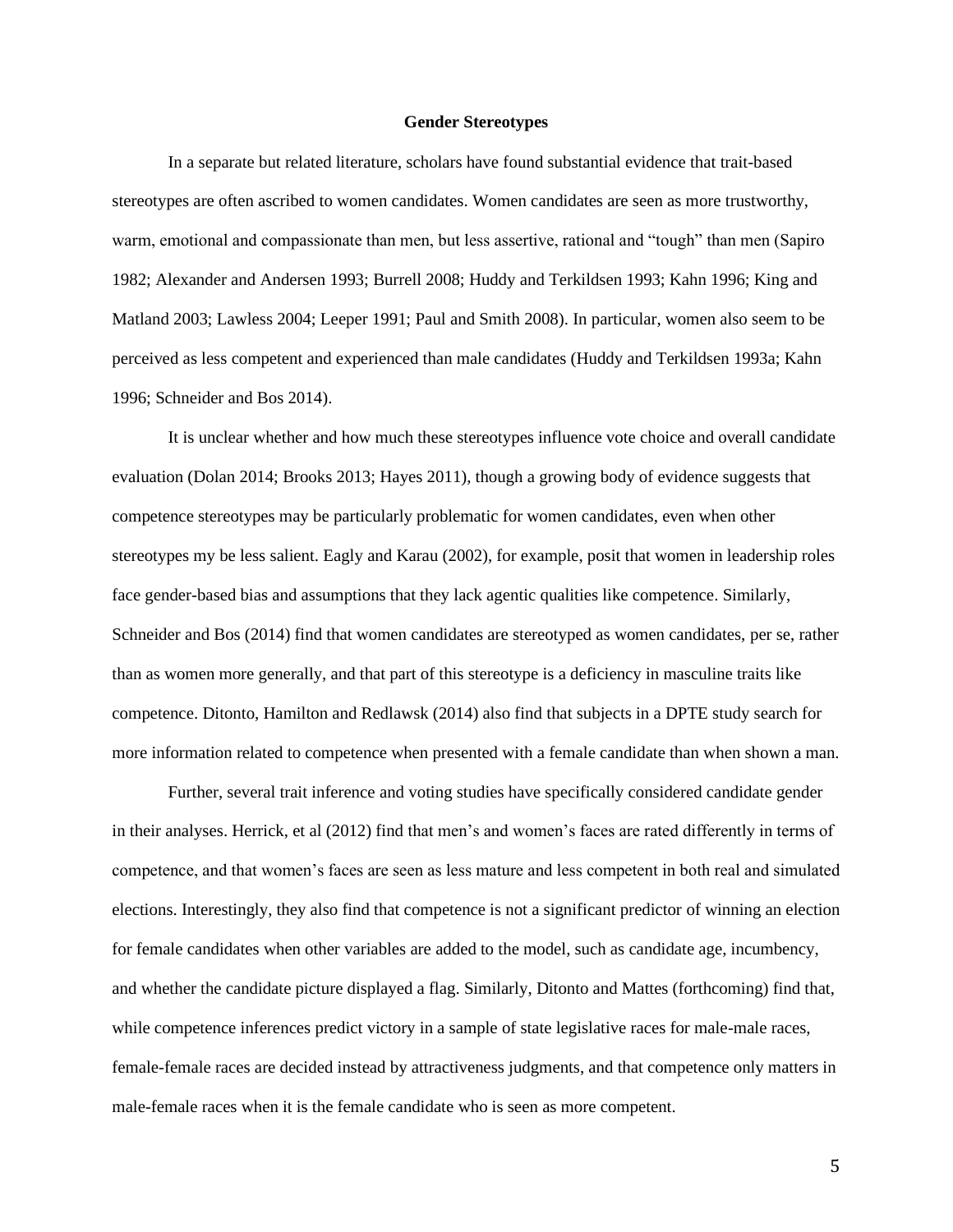Ditonto (2017) also examines gender and competence in a DPTE study and finds that women are inordinately affected by *substantive* political information that gives cues related to competence, but not by whether their *appearance* portrays competence (though, she does find some tentative evidence that Republicans are less likely to vote for incompetent-looking women). While the analysis in that study has some similarities to the one presented in this paper, there are significant differences, and this paper provides some important extensions of that research. First, Ditonto (2017) manipulates whether the information presented about the candidates in the race portrays them as competent or incompetent, which presents a very strong cue to voters and is more likely to override appearance inferences than the more neutral information presented here (discussed below). Second, the 2017 article uses data from a simulated general election campaign, which presents subjects with an influential party ID cue, whereas the data in this paper come from a simulated primary campaign, which holds party constant for both candidates. In other words, the 2017 study presents a very tough test for the effects of rapid competence inferences by including both substantive information directly related to candidate competence and an influential partisanship cue. Even in that context, there is tentative evidence that appearance inferences may matter for some voters, so it is an important extension of that research to determine whether we find a clearer pattern of results in a less explicitly competence-focused information environment, as well as one that does not pit candidate appearance against partisanship.

### **Method and Hypotheses**

While much has been learned from studies of rapid trait inferences, it is still unclear precisely how these sorts of judgments influence electoral outcomes. Because most of the research to date has been correlational, and considered in the aggregate, it is impossible to discern whether and how individual voters are using these sorts of appearance cues in their decision-making processes. It is particularly unclear whether these appearance-based cues matter when voters take the time to learn the kinds of politically relevant information about candidates that is typically available during political campaigns. In order to explore this, I rely on dynamic process tracing (Lau and Redlawsk 2006). DPTE is a particularly useful method for examining the relationship between System 1 inferences and System 2 information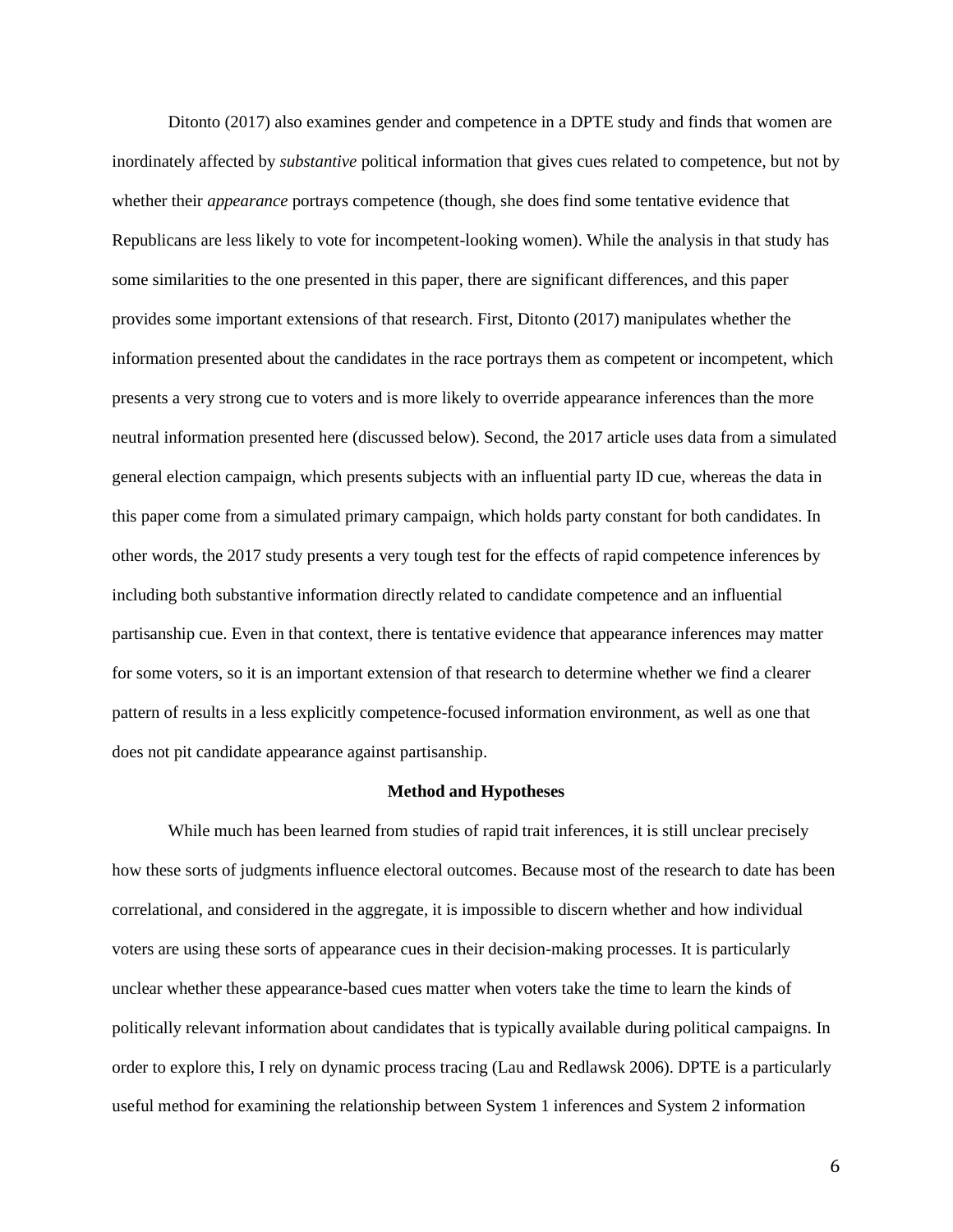processing, since it simulates the constant flow of information in a political campaign and allows researchers to track the amount and content of information that subjects choose to access about each candidate. Further, a number of studies have used DPTE to examine the effects of candidate gender on information search and voter decision-making (e.g. Ditonto, et al 2014; Ditonto 2017; Ditonto and Andersen *forthcoming* and Ditonto *forthcoming).*

#### *Sample*

The experiment was conducted in the spring of  $2012<sup>2</sup>$  and was completed by 449 total subjects. 106 of those subjects were recruited from [redacted] area and took the experiment in the lab at [redacted]. The remaining subjects were recruited through Amazon Mechanical Turk and took the study online using their own computers.<sup>3</sup> The sample is 58% female, 76% white, 9% African American, 9% Asian and 5% Latino. The median age is 32 and 55% had at least a college degree. 16% of the sample identified as Republican, 48% as Democrat, and 31% as independent.

### *Procedure and Manipulations*

The experiment lasted approximately one hour and consisted of a pre-election questionnaire, a "practice" campaign, a primary campaign and election followed by a general election<sup>4</sup>, and a post-election questionnaire. The primary "campaign" lasted approximately 11 minutes, and subjects had the opportunity to access 25 unique pieces of information about each of the two candidates in their primary, as well as 25 pieces of information about the two candidates in the other party's primary (each piece of information was available twice). Subjects could access information about the candidates' stances on a number of policy issues, their ideology, family, education, and prior experience in work and politics. After the primary campaign, subjects were asked to answer a series of candidate evaluation questions and

<sup>2</sup> With support from the National Science Foundation

<sup>&</sup>lt;sup>3</sup> Very few differences were found between the two sub-samples or in their performance in the study. Information about these differences can be provided upon request.

<sup>4</sup> The manipulations in the primary and general election were slightly different, and this paper focuses on those presented in the primary campaign and election. Therefore, I do not include extensive discussion of the general election portion of the experiment. For more information on this part of the study, see Ditonto 2017.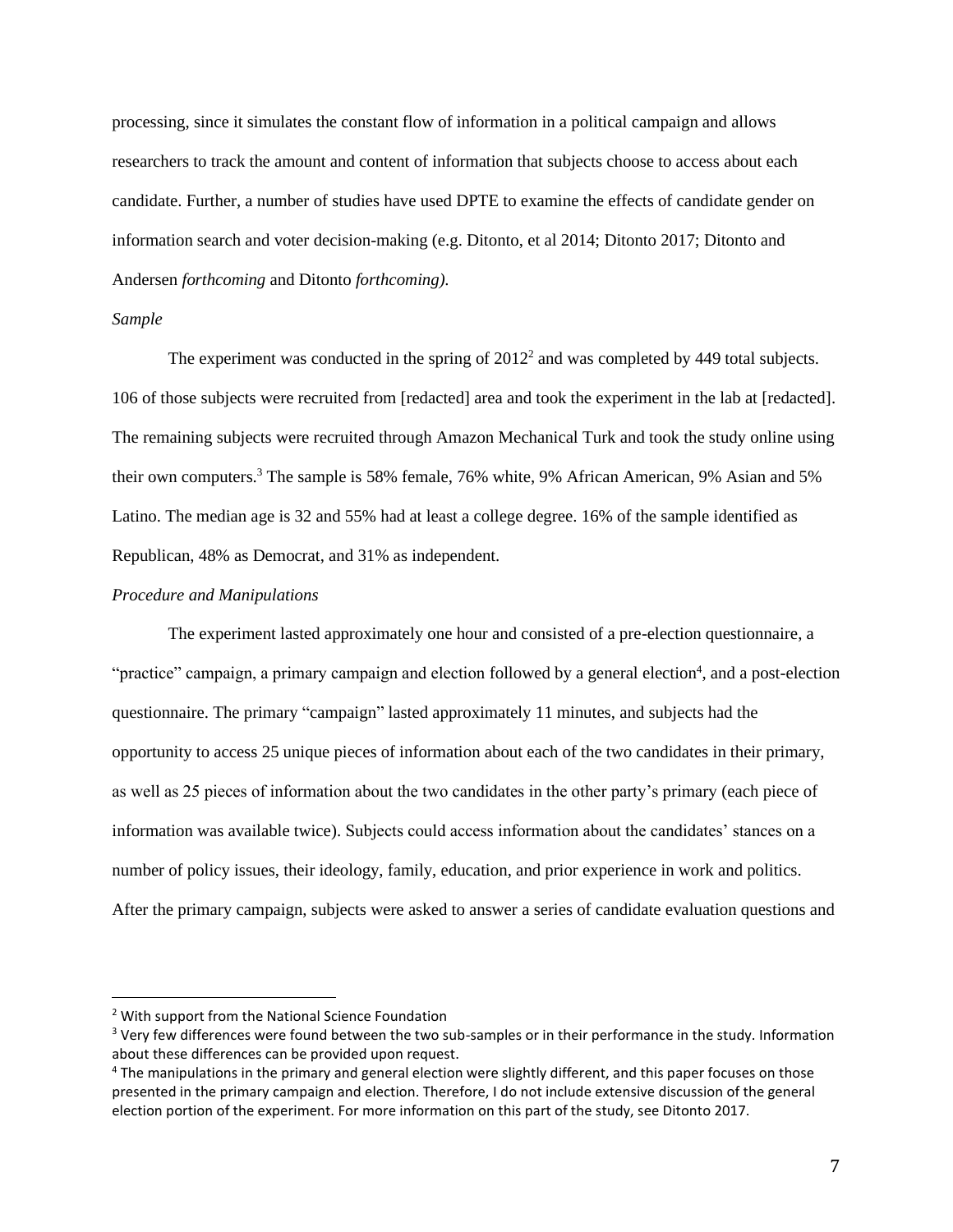to make a vote choice. A more thorough discussion of the experimental design, and DPTE, can be found in the online Appendix.

Subjects experienced a 2x2 manipulation, in which the picture of one of the candidates in their party's primary (Candidate A) varied by gender and whether the candidate had a competent or incompetent appearance, based on pre-tests of pictures conducted by 148 undergraduates.<sup>5</sup> Candidate A, then, could be male or female and either competent-looking or incompetent-looking. His or her opponent (Candidate B) was always a white man and either looked competent or incompetent, but was always the opposite of Candidate A. In other words, If Candidate A was competent-looking (regardless of the gender manipulation), Candidate B was always an incompetent-looking white man. If Candidate A was incompetent-looking (again, regardless of gender), Candidate B was always a competent-looking white man. While Candidate A allows me to analyze the interaction of gender and competence inferences, Candidate B manipulates competence, only, in a white, male candidate (still the most common type of candidate at all levels of government in the US). <sup>6</sup>

## *Measures*

My dependent variables of interest include subjects' evaluations of the candidates' competence after the election, as well as their feeling thermometer scores and ultimate vote choice. Subjects were asked to indicate how competent they found each candidate to be, each on a 1-4 scale, and I take the difference between those two scores (Candidate A – Candidate B) as my dependent variable. I also use the difference score (Candidate  $A -$ Candidate B) for the feeling thermometer measure. I use difference scores rather than raw measures for each candidate for two reasons: first, to control for inter-subject variability, and second to more closely mimic the design used by Todorov and colleagues, which asked subjects to provide a relative competence rating (i.e. to specify which of two candidates looks more competent). Vote choice is measured using a dichotomous variable, for which a score of 1 signifies a vote

<sup>&</sup>lt;sup>5</sup> More information, and the pictures used, can be found in the online Appendix.

 $6$  This study also included a randomly-assigned race manipulation in which Candidate A could have either been black or white. Including candidate race in my analyses did not change the nature of my results in any significant way, but did require that I add substantially to the front end of the paper and the explanation of my results. In the interest of parsimony and brevity, I have left the race manipulation out of the analyses that appear here.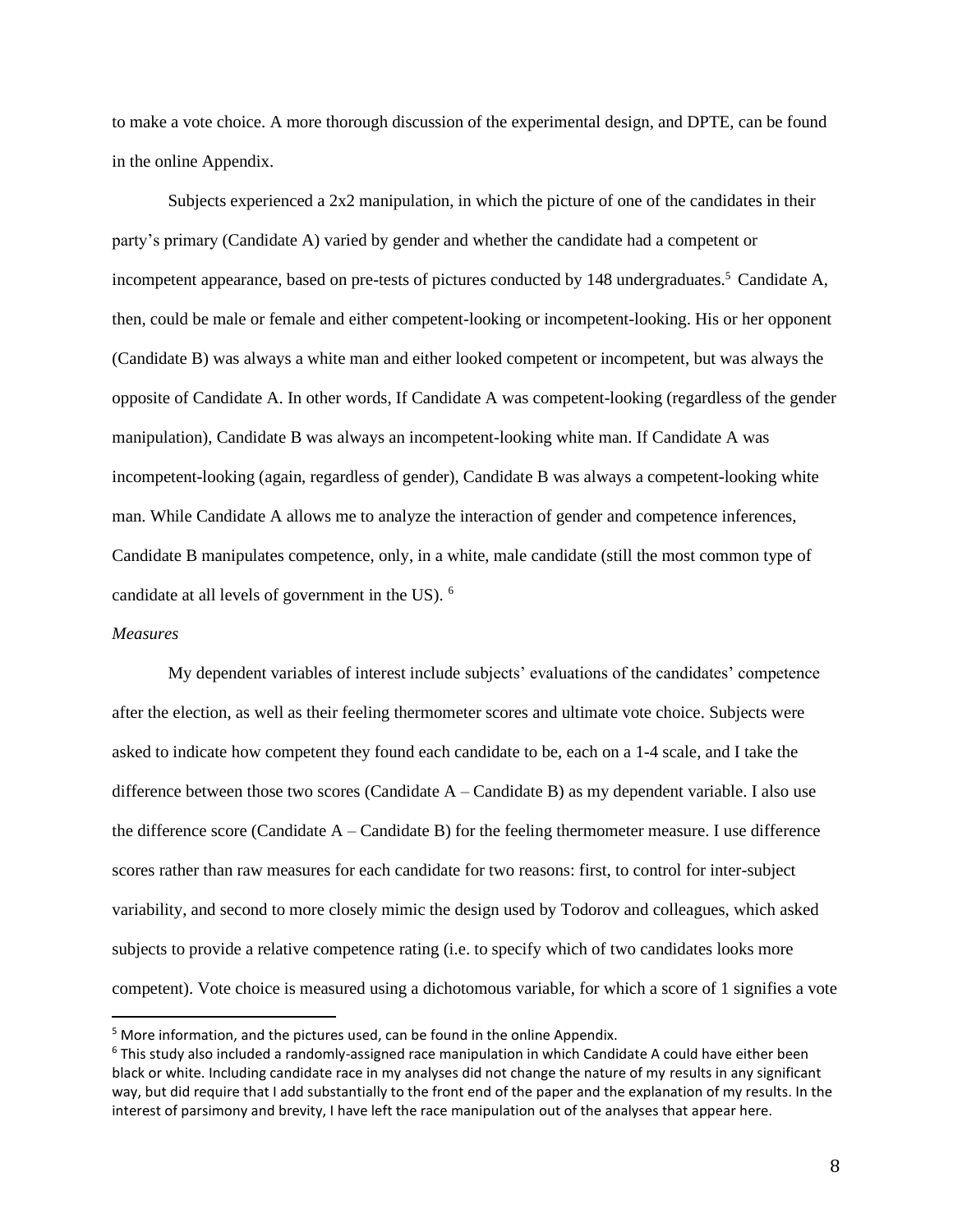for Candidate A and a score of 0 signifies a vote for Candidate B (subjects were required to vote for one of the two candidates).

My independent variables include my primary manipulations—whether candidate A was male or female, and whether Candidate A was competent- or incompetent-looking. Additionally, I include a measure of the number of items accessed during the campaign for Candidate A in some of my analyses in order to determine whether having more information about a candidate changes the relationship between appearance inferences and ultimate evaluations. In regression models, this a continuous measure (0- 42) and in ANOVAs, it is a trichotomous measure indicating low, medium and high search, which divides the continuous measure into thirds (with cut points at 15 and 22 based on sample search statistics).<sup>7</sup>

### *Hypotheses*

Because prior research has found such a strong effect of competence inferences on voting behavior, I expect that, all else equal, competent-looking candidates will be rated as more competent than incompetent-looking candidates even after a DPTE "campaign." I also expect that they will receive higher feeling thermometer scores, relative to their opponent, and a greater likelihood of receiving a subject's vote.

Additionally, because female candidates are subject to stereotypes that cause them to be seen as less competent, I expect there to be significant interactions between my manipulations such that women candidates who are also considered incompetent-looking will be rated especially negatively in terms of competence and feeling thermometer scores. They should also be especially less likely to receive subjects' "votes."

Again, I expect these patterns to hold true even after subjects have learned a great deal of information about the candidates in the race. However, I also expect that the relationship between appearance-based judgments and post-campaign evaluations and vote choice should be stronger for

<sup>&</sup>lt;sup>7</sup> I tried multiple different versions of these particular search variables, including a measure that incorporates search for both candidates as well as an ordinal version with a single cut-point in the middle, and one in which it was divided into quarters. I also ran my analyses with a simple "low search" dummy variable, in which subjects falling into the lowest 25% of the sample in terms of information search instead. None of these variations change the nature of my results.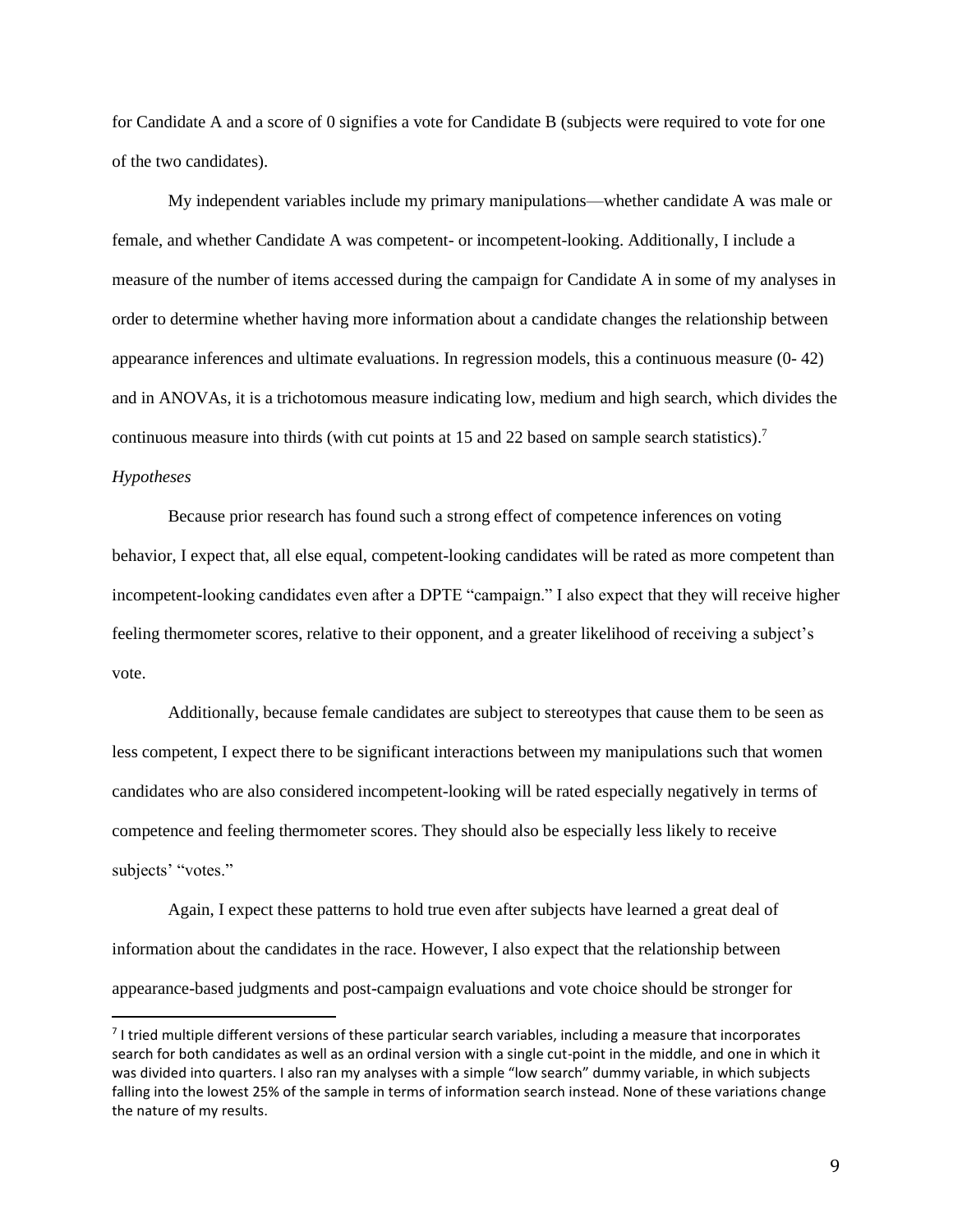subjects who access less other information about the candidates, since increased System 2 processing may attenuate the effects of System 1inferences.

### **Results**

I begin with an analysis of subjects' competence ratings for each candidate, which were completed after subjects experienced the primary campaign. This will determine whether the competence/incompetence appearance manipulation affected subjects' evaluations of candidates' competence even after spending 11 minutes gathering relevant information about them. An ANOVA that includes only the main effects of candidate gender and the competence manipulation yields the expected pattern of results, but they do not reach statistical significance. The mean difference score between Candidate A and Candidate B is larger (and negative) when Candidate A is incompetent than when he or she is competent (-.1 vs. -.039) suggesting that subjects perceive the competent-looking candidate as more competent, all else equal, but the effect is not large enough to be significant.

### [Figure 1 about here]

Interestingly, when the interaction between Candidate A's gender and competence is added to the model, I find a significant effect such that competent-looking female candidates are considered to be the most competent candidates of all (a mean difference score of  $+0.043$ ) while incompetent female candidates are considered to be the least competent, with a mean difference score of -.167. Male candidates are less affected by their appearance either way, though mean difference scores for both competent and incompetent-looking men are negative (-.105 for competent-looking men and -.033 for incompetent looking men).

The extent to which a female candidate appears competent seems to matter to subjects, even after they experience a simulated campaign replete with a large amount of politically-relevant information. But does the amount of information accessed by subjects influence this relationship? The short answer is that is does not. Adding the information search variable to the model yields no significant differences by level of information accessed. The interaction between candidate gender and competence remains significant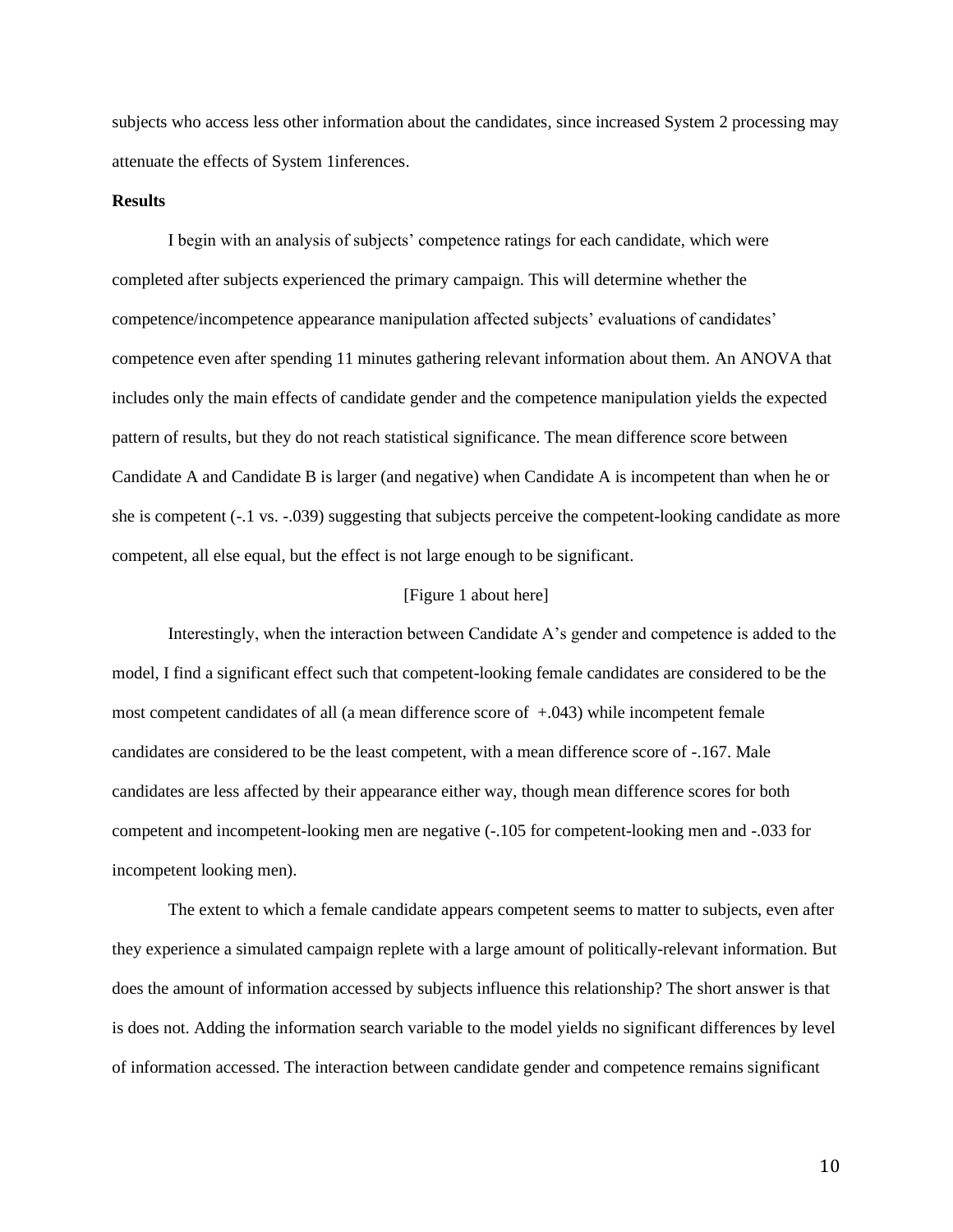with the same pattern of results, suggesting that subjects are particularly influenced by a female candidate's appearance regardless of how much information they access.<sup>8</sup>

Table 1 presents the results of a series of OLS regressions analyzing the effects of my manipulations on feeling thermometer difference scores (again, Candidate A – Candidate B). Model 1 includes only the two primary manipulations and shows that, while both seeing a female candidate and an incompetent looking candidate result in lower feeling thermometer scores for Candidate A, neither reaches statistical significance. Again, though, Model 2 includes the interaction between these two manipulations and the result is a statistically significant and negative effect on difference scores (b=- 10.763, p<.05) suggesting that subjects who see an incompetent-looking female candidate like her approximately 10 points less than competent male candidates (relative to Candidate B). Not only are female candidates whose appearance is judged to be incompetent seen as more incompetent after an entire "campaign," but they are liked less than other candidates, as well.

### [Table 1 about here]

Models 3-5 incorporate total information search for Candidate A into the equation, along with the 2-way and 3-way interactions between information search and my manipulations. The search measure on its own (Model 3) is positive and significant, while the interaction between gender and competence remains negative and significant, suggesting that seeking out more information about candidate A leads to higher feeling thermometer scores, all else equal. Neither 2-way interaction (Model 4) reaches statistical significance, but Model 5 shows that the 3-way interaction between search, gender and competence is positive and significant at  $p<0.065$ . The more information subjects seek out specifically for incompetentlooking female candidates, the more they seem to like them. Each new item accessed raises their score (relative to their opponent) by approximately 1 point. Interestingly, the marginal effect for the 2-way interaction between candidate gender and competence in the model is negative, significant, and very large. This suggests that the expected difference score for subjects who saw an incompetent female

<sup>&</sup>lt;sup>8</sup> It is also worth noting that the amount of information subjects seek out is not affected by my manipulations.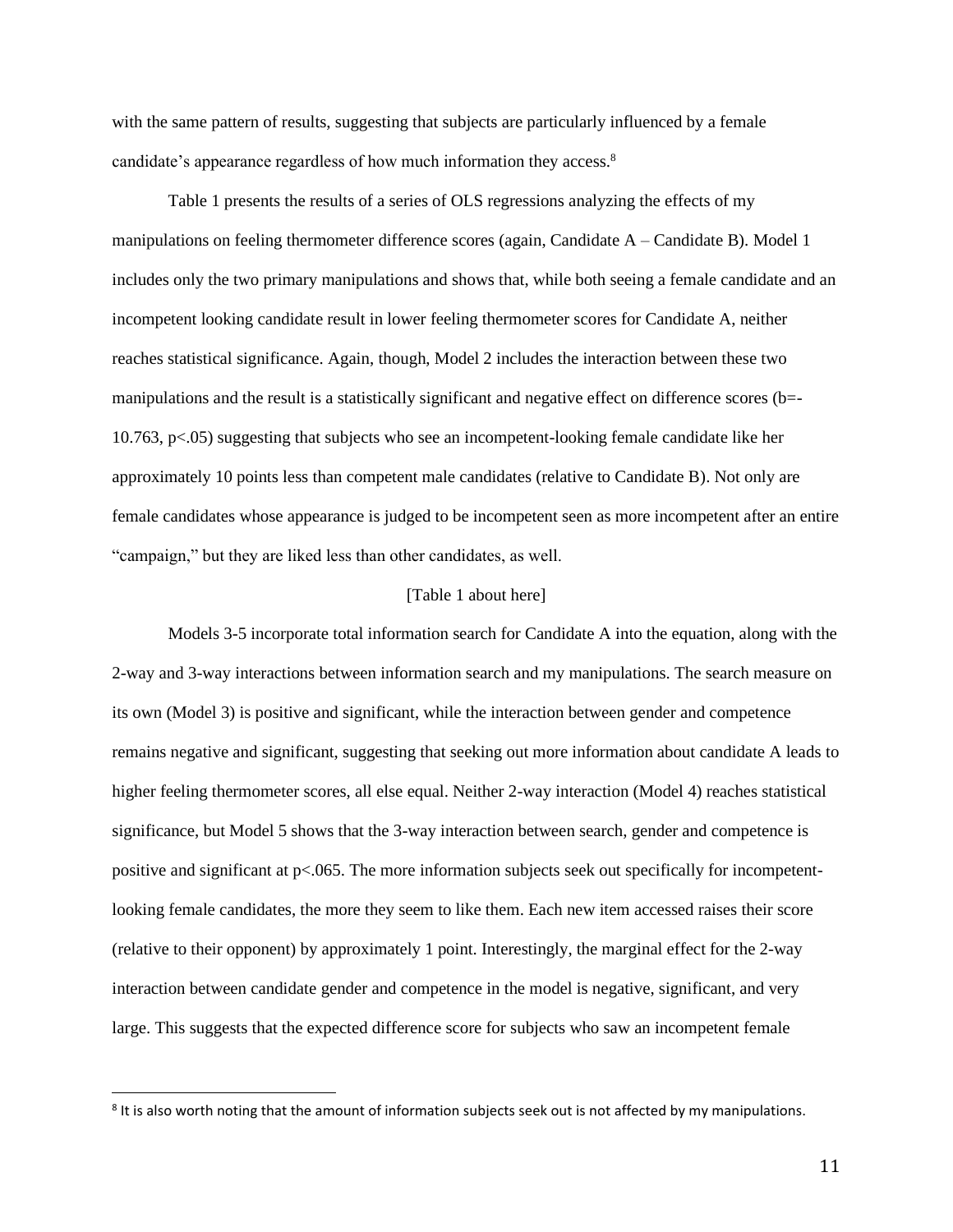candidate and searched for no information about her would be approximately -29 points ( $p<.05$ ), or they would rate Candidate B a full 29 points higher than Candidate A on a 1-100 scale.

### [Table 2 about here]

I have so far found fairly substantial evidence that whether a female candidate "looks competent" can have a major effect on how subjects in my experiment evaluate her. I turn now to a series of logistic regressions to determine whether those effects transfer to vote choice, as well. Table 2 shows the results of 6 separate models, each predicting a vote for Candidate A. Model 1 includes the two dummy variables indicating that Candidate A is incompetent and female, and Model 2 adds the interaction. On their own, neither of these variables is a significant predictor of vote choice, nor is the interaction between gender and competence, which has driven my findings previously. While appearance seems to influence evaluations, then, it seems that this does not transfer to subjects' choice about which candidate they ultimately prefer. Adding variables for the total number of information boxes opened for Candidate A in Model 3 adds significant explanatory power to the model. Searching for more information about Candidate A leads to a greater likelihood of voting for him or her. Even controlling for information search, though, the appearance of the candidates does not have a direct effect on vote choice. Model 4 adds the two-way interactions between my manipulations and information search to the model, while Model 5 adds the 3-way interaction. None of these have any statistically significant effect on vote choice.

Model 6, finally, adds the competence evaluation difference score between Candidate A and Candidate B to the model in order to determine whether post-election competence evaluations have a role in driving vote choice. If they do, that may mean that candidate appearance variables (and, specifically, the competence and gender interaction) have an indirect effect on vote choice via explicit competence evaluations. Indeed, the coefficient for the competence difference score is positive and significant (2.086, p<.001), which suggests that the more subjects see Candidate A as competent, the more likely they are to vote for him or her. Since the combination of being female and having an incompetent appearance has a deleterious effect on competence ratings, it seems that appearance cues have an indirect effect on vote choice, even though they do not affect the vote directly.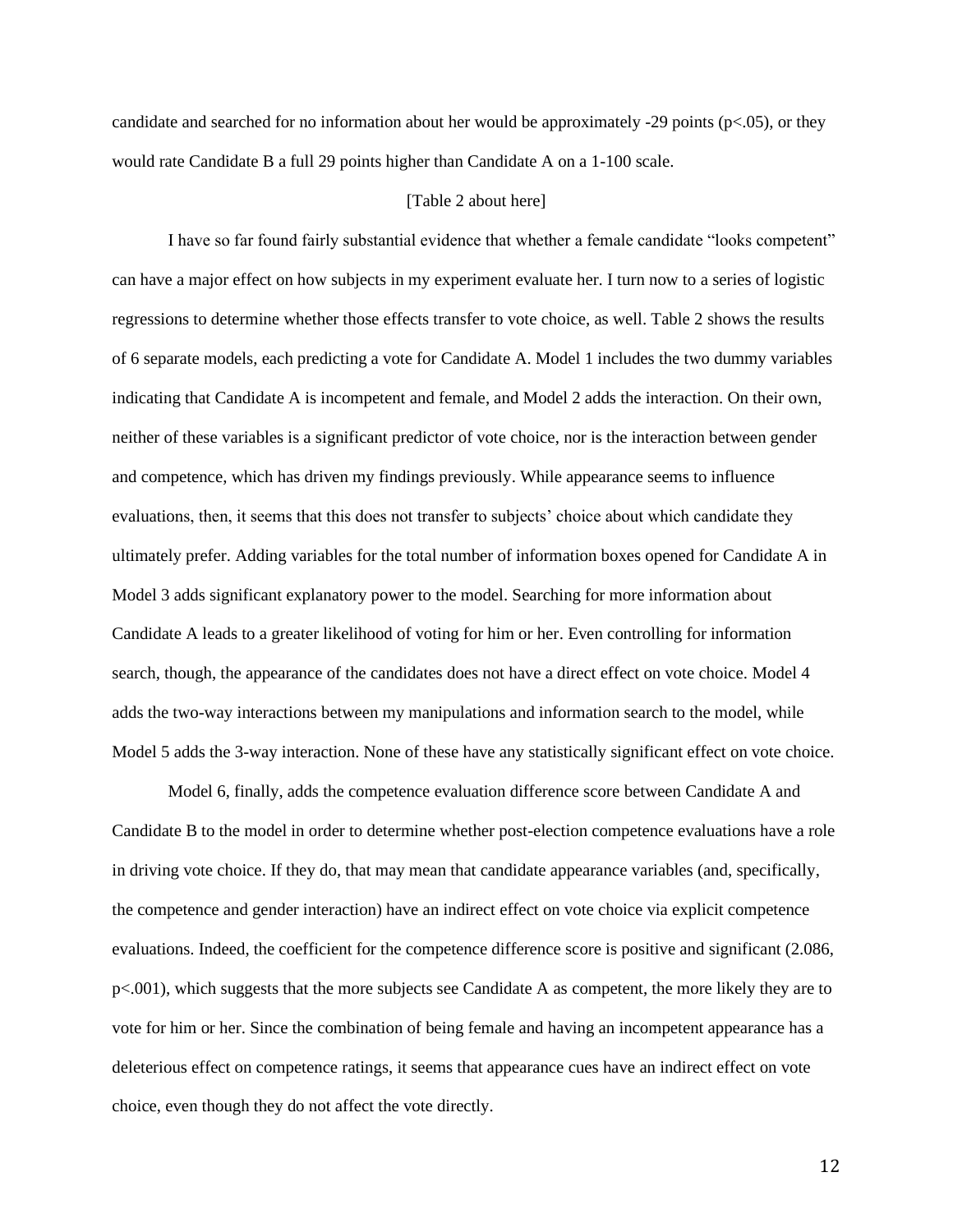#### **Discussion and Conclusions**

Clearly, the relationship between appearance-based trait inferences, gender, and voting behavior is a complicated one. The analysis of the effects of appearance manipulations on competence ratings shows that whether a female candidate appears competent or not does seem to play a role in how she is evaluated, even after subjects are given access to a host of political and personal information about the candidates. This lends further support to previous findings that these sorts of judgments are persistent, even in the face of other information. That a competent (or incompetent) appearance only has a significant effect on competence ratings for women candidates, and not for men, was an unexpected finding, but not necessarily surprising. While I expected appearance-based competence to matter for both men and women candidates, I expected the effects to be stronger for women, since they are also subject to competence-related stereotypes and seem to be evaluated more heavily on competence-related information than men are (e.g. Schneider and Bos 2014; Ditonto, et al 2014; Ditonto 2017). Of course it is impossible to tell from these data precisely why women candidates are affected by these kinds of appearance cues while men are not, but it seems likely that competence-related stereotypes have a role to play.

A major contribution of this paper is to show that these sorts of appearance cues matter at all when more deliberate information search also takes place. Importantly, the differences in competence scores and feeling thermometer ratings hold regardless of the amount of information that subjects search for. Recall that subjects could learn up to 25 unique pieces of information about each candidate in the race, each of which conveys something about the candidate's background, character, or policy stances. That appearance cues affected what subjects thought of female candidates over and above what they learned in the campaign may have important implications for real-world politics. This is particularly true given that subjects' competence ratings predicted their ultimate vote choice. It would seem that appearance-based impressions of female candidates matter a great deal and that they can be difficult to overcome, regardless of home much information voters acquire about them. On the other hand, there is some evidence that feeling thermometer scores for incompetent-appearing women went up as subjects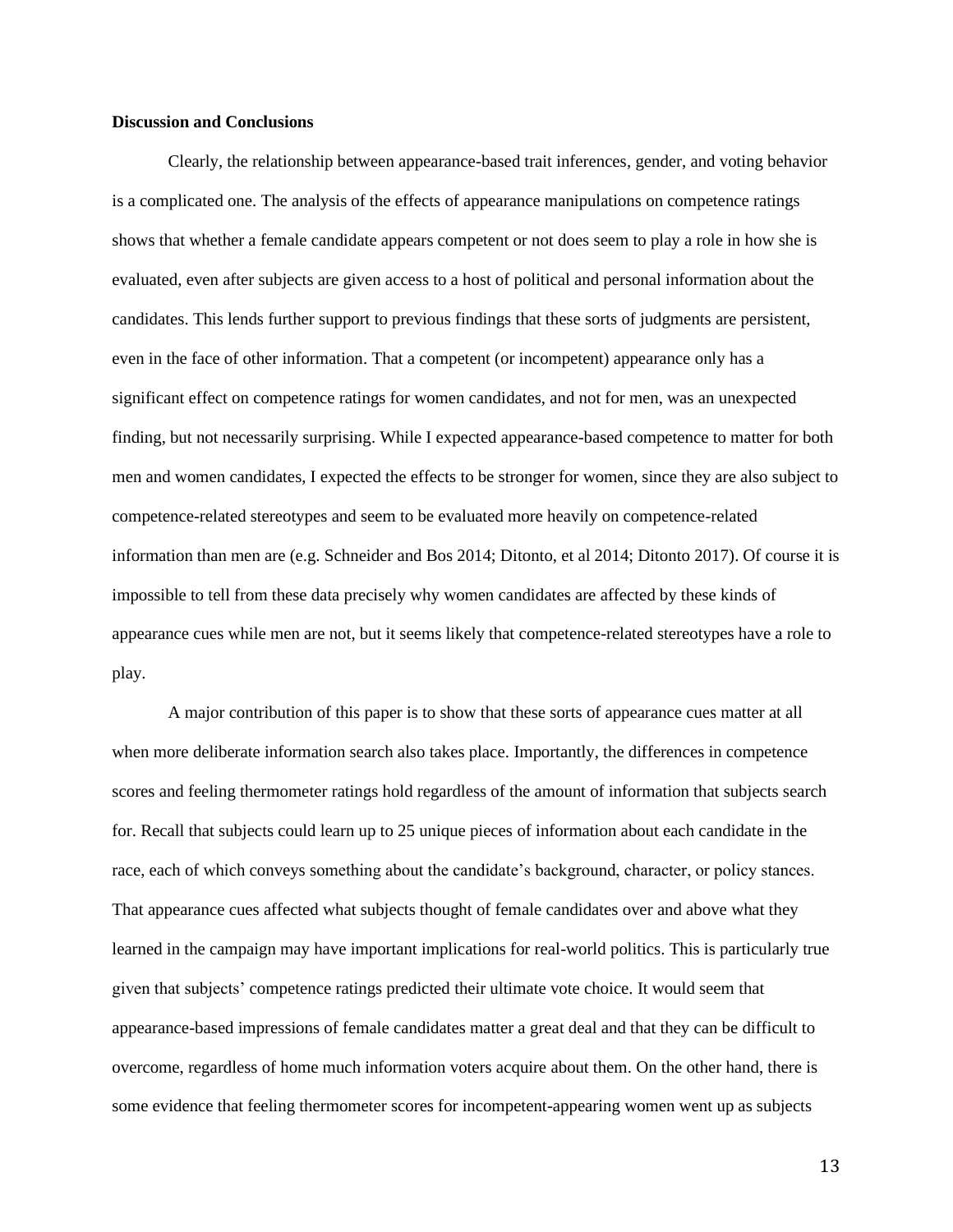accessed more information about them. While deliberate, System 2 processing does not seem to override automatic, System 1 inferences, then, this may suggest that substantive information can at least attenuate the effects of appearance-based competence inferences.

Like all studies, this one has important limitations that must be considered. For example, there is a trade-off in using actual candidate images in a study like this. Using real pictures increases external validity, since the individuals in the pictures were actually elected to public office and therefore relatively realistic. The study was also designed to mimic studies such as Todorov (2005) and Ditonto and Mattes (forthcoming), which show subjects actual candidate photos. However, while the images were pretested on a number of traits and selected specifically for their competence ratings (which never correlated with other trait ratings higher than .3-.4), it is possible that the effects of the candidates' appearance on voting behavior is a result of some other aspect of how they look that was not included in the pretest. A study that creates candidate images and manipulates facial features specifically to appear more or less competent (and that holds other features such as hair and wardrobe constant) would give a better indication that it is a candidate's face, per se, that is driving results. Of course, using those sorts of manipulated images would decrease external validity since they are not actual candidates and they can look less than "real."

Nevertheless, the results of this study add to our understanding of how and when appearancebased trait judgments may influence voting behavior and it would be useful to expand on these findings in a number of ways. In particular, while this study considers the amount of substantive political information that voters access about candidates, in order to better understand why competence inferences are persistent in the face of real-world campaigns, it would be instructive to consider other campaign factors that may mediate the relationship between appearance cues and electoral success. For example, are competent-looking candidates better able to secure more campaign funding than less competent-looking candidates? Do they receive more positive media coverage? Are voters just generally more enthusiastic about them? While the nature of the information environment certainly has a role to play in this story, it is likely that there are other important factors to consider, as well.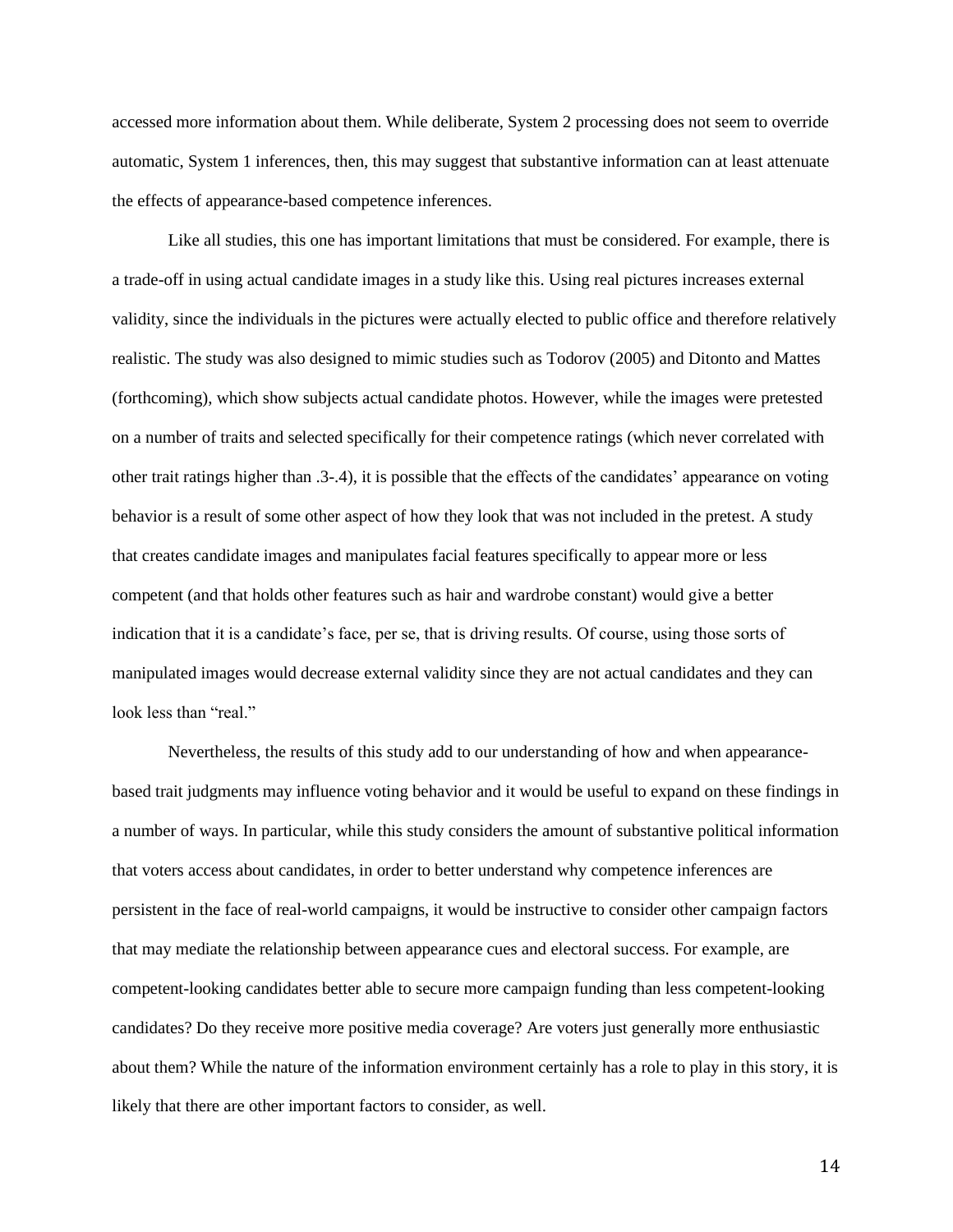#### **Works Cited**

- Alexander, Deborah and Kristi Andersen.1993. Gender as a Factor in the Attribution of Leadership Traits. *Political Research Quarterly* 46 (3): 527-545.
- Ballew, C. C., & Todorov, A. 2007. Predicting political elections from rapid and unreflective face judgments. Proceedings of the National Academy of Sciences of the USA, 104, 17948– 17953.
- Brooks, Deborah Jordan. 2013. *He Runs, She Runs: Why Gender Stereotypes do not Harm Women Candidates.* Princeton, NJ: Princeton University Press.
- Burrell, Barbara. 1994. *A Woman's Place is in the House: Campaigning for Congress in the Feminist Era.* Ann Arbor: University of Michigan Press.
- Ditonto, Tessa. Forthcoming. The Direct and Indirect Effects of Prejudice: Sexism and Information Search in Political Campaigns. *Politics, Groups and Identities*
- Ditonto, Tessa. 2017. "A High Bar or a Double Standard? Gender, Competence, and Information in Political Campaigns." *Political Behavior.* DOI: 10.1007/s11109-016-9357-5
- Ditonto, Tessa and David J. Andersen. Forthcoming. Two's A Crowd: Women Candidates in Concurrent Elections. *Journal of Women, Politics and Policy*
- Ditonto, Tessa, Allison J. Hamilton, and David P. Redlawsk. 2014. Gender Stereotypes, Information Search, and Voting Behavior in Political Campaigns. *Political Behavior* 36(2): 335- 358.
- Ditonto, Tessa and Kyle Mattes. Forthcoming*.* Gender Differences in Automatic Inferences of Competence, Attractiveness and Threat *Journal of Women, Politics and Policy*
- Dolan, Kathleen. 2004. *Voting for Women How the Public Evaluates Women Candidates.* Boulder, CO: Westview Press.
- Dolan, Kathleen. 2014. *When does Gender Matter? Women Candidates and Gender Stereotypes In American Elections.* New York: Oxford.
- Eagly, Alice H. and Karau, Steven J., 2002. Role congruity theory of prejudice toward female leaders. *Psychological review*, *109*(3), p.573.
- Hassin, R. and Y. Trope. 2000. Facing Faces: Studies on the Cognitive Aspects of Physiognomy. *Journal of Personality and Social Psychology,* 78: 837-852.
- Hall, C. C., Goren, A., Chaiken, S., & Todorov, A. (2009). Shallow cues with deep effects:Trait judgments from faces and voting decisions. In E. Borgida, J. L. Sullivan, & C. M. Federico (Eds.), The political psychology of democratic citizenship (pp. 73–99). New York: Oxford University Press.
- Hayes, Danny. 2011. When Gender and Party Collide: Stereotyping in Candidate Trait Attribution. *Politics and Gender*, 7(2): 133-165

Huddy, Leonie and Nayda Terkildsen. 1993. Gender Stereotypes and Perceptions of Male and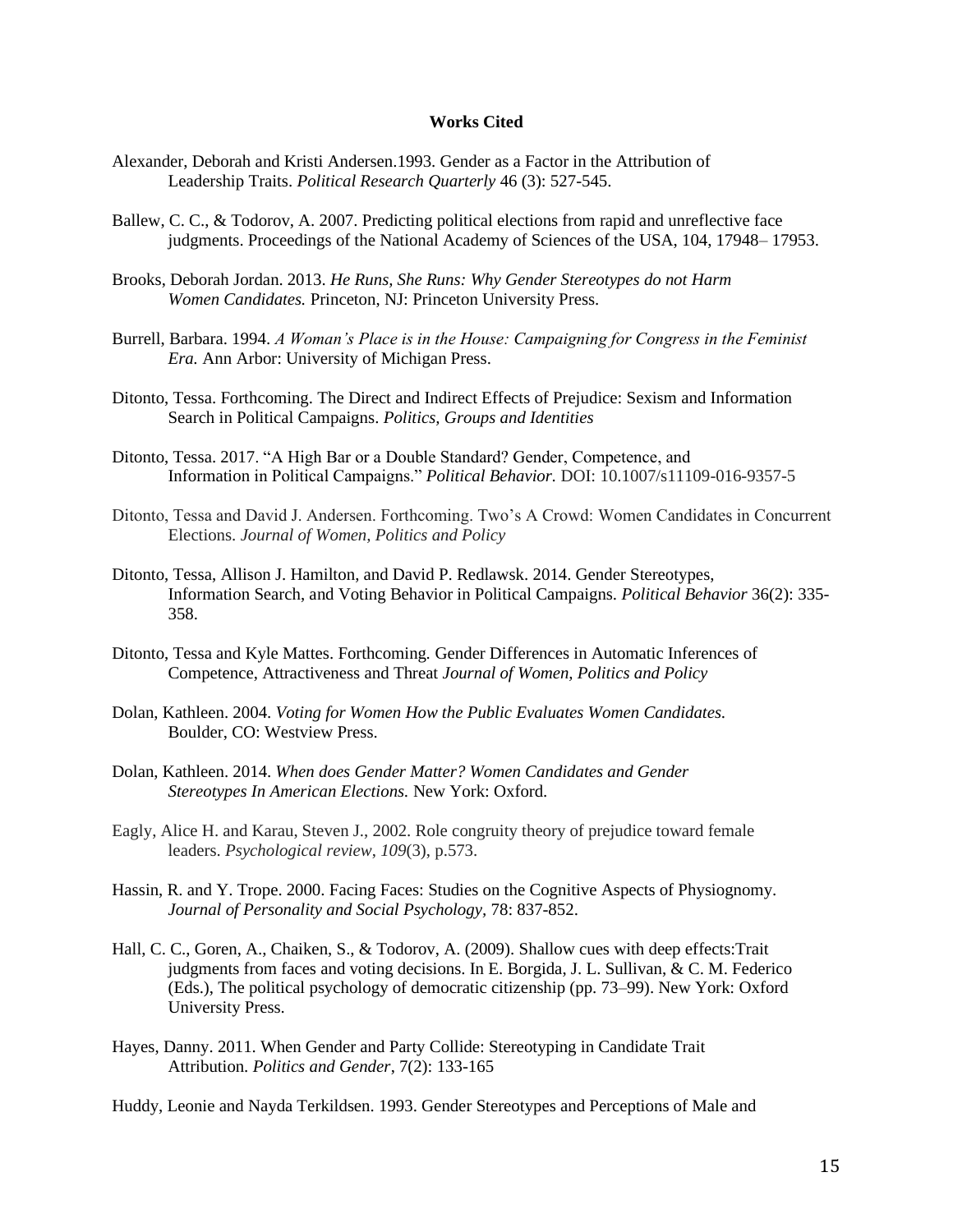Female Candidates. *American Journal of Political Science,* 37: 119-147.

- Gilbert, Daniel. 1989. "Thinking Lightly About Others: Automatic Components of the Social Inference Process" in James Uleman and John Bargh (eds.) *Unintended Thought.* New York Guilford: pp 189-211.
- Hassin, Ran and Yaacov Trope. 2000. "Facing Faces: Studies on the Cognitive Aspects of Physiognomy." *Journal of Personality and Social Psychology,* 78(5): 837-852.
- Herrick, Rebekah, Jeanette Mendez, Sue Thomas, Amanda Wilkerson. 2012. Gender and Perceptions of Candidate Competency. *Journal of Women Politics and Policy*, 33(2): 126-150.
- Kahn, Kim Fridkiin. 1996. *The Political Consquences of Being a Woman: How Stereotypes Influence the Conduct and Consequences of Political Campaigns.* New York: Columbia.
- King, David C. and Richard E. Matland. 2001. "Sex and the Grand Old Party: An Experimental Investigation of the Effect of Candidate Sex on Support for a Republican Candidate." *American Politics Research*, 31(6): 595-612.
- Kuklinski, James H. and Paul J. Quirk. 2001. Conceptual Foundations of Citizen Competence. *Political Behavior,* 23: 285-311.
- Lau, Richard R. and David P. Redlawsk. 1997. Voting Correctly. *American Political Science Review,* 91: 585-599.
- Lau, Richard R. and David P. Redlawsk. 2006. *How Voters Decide: Information Processing During Political Campaigns.* New York: Cambridge University Press.
- Lau, Richard R. and David P. Redlawsk. 2001. Advantages and Disadvantages of Cognitive Heuristics in Political Decision-Making. *American Journal of Political Science,* 45: 951-971.
- Lawless, Jennifer L. 2004. "Women, War, and Winning Elections: Gender Stereotyping in the Post-September 11th Era." *Political Research Quarterly* 57 (3): 479-490.
- Leeper, Mark S. 1991. "The Impact of Prejudice on Female Candidates: An Experimental Look at Voter Inference." *American Politics Research*, 19(2): 248-261.
- Lenz, Gabriel S. and Chappell Lawson. 2007. Looking the Part: Television Leads Less Informed Citizens to Vote Based on Candidates' Appearance. *American Journal of Political Science.*
- Mattes, Kyle, Michael Spezio, Hackjin Kim, Alexander Todorov, Ralph Adolph, and R. Michael Alvarez. 2010. Predicting Election Outcomes from Positive and Negative Trait Assessments of Candidate Images. *Political Psychology*, 31(1): 41-58.
- Oliviola, Christopher and Alexander Todorov. 2010a. Elected in 100 Milliseconds: Apperance-Based Trait Inferences and Voting. *The Journal of Nonverbal Behavior*, 34: 83-110.
- Oliviola, Christopher and Alexander Todorov. 2010b. Fooled by First Impressions? Reexamining the Diagnostic Value of Appearance-Based Inferences. *Journal of Experimental Psychology,*40: 267-280.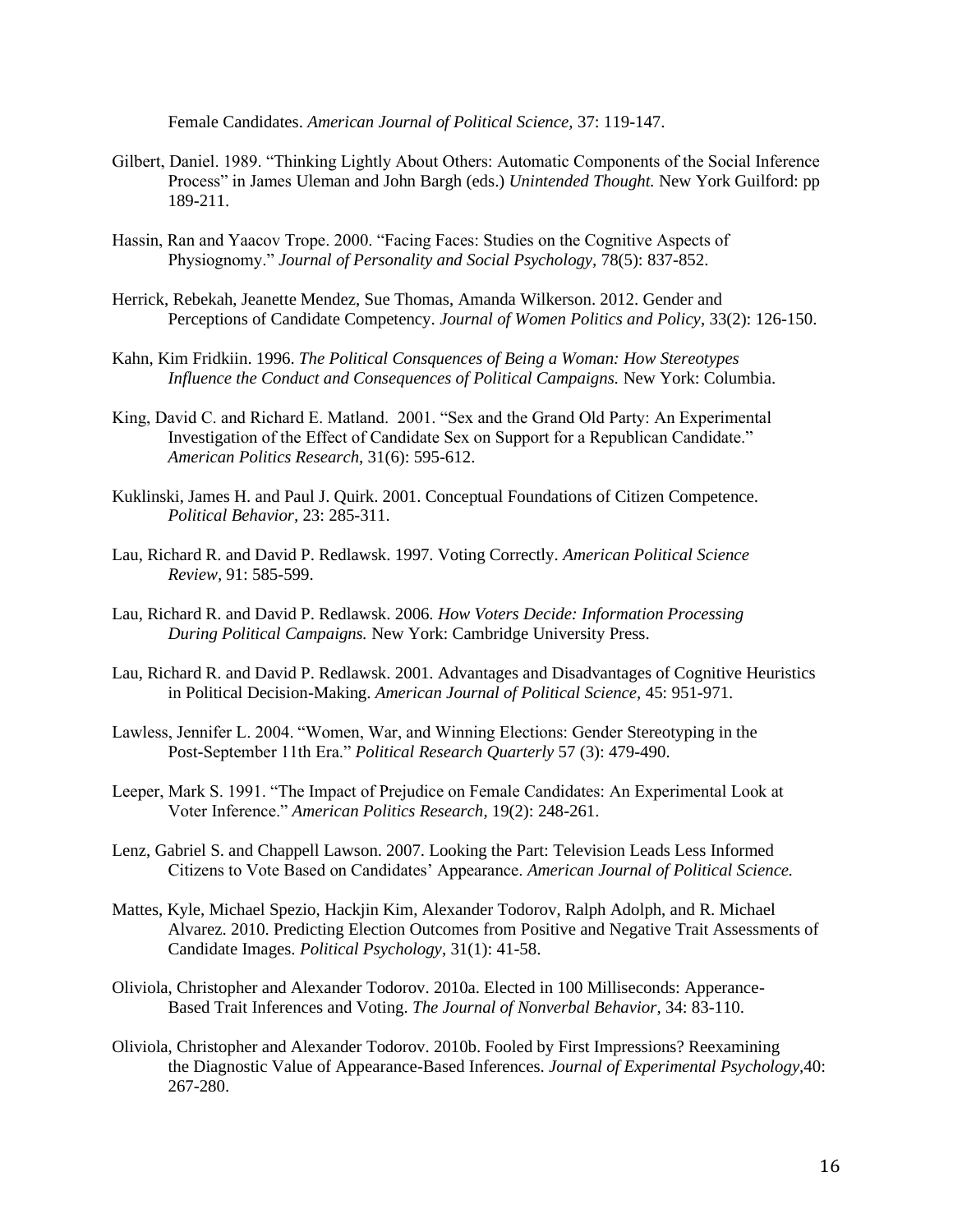- Popkin, Samuel. 1991. *The Reasoning Voter: Communication and Persuasion in Presidential Campaigns.* Chicago: The University of Chicago Press.
- Sapiro, Virginia. 1982. If US Senator Baker were a Woman: An Experimental Study of Candidate Images. *Political Psychology*, 2: 61-83.
- Schneider, Monica C. and Bos, Angela L., 2014. Measuring stereotypes of female politicians. *Political Psychology*, *35*(2), pp.245-266.
- Todorov, A. 2008. Evaluating faces on trustworthiness: An extension of systems for recognition of emotions signaling approach/avoidance behaviors. In A. Kingstone & M. Miller (Eds.), The Year in Cognitive Neuroscience 2008: Annals of the New York Academy of Sciences (Vol. 1124, pp. 208–224).
- Todorov, A. 2010. Evaluating faces on social dimensions. In A. Todorov, S.T. Fiske, & D. Prentice (Eds.), Social neuroscience: Toward understanding the underpinnings of the social mind. Oxford University Press.
- Todorov, A. and A. Engell. 2010. The Role of the Amygdala in Implicit Evaluation of Emotionally Neutral Faces. *Social Cognitive and Affective Neuroscience,* 3: 303-312.
- Todorov, A., & Uleman, J. S. 2002. Spontaneous trait inferences are bound to actor's faces: Evidence from a false recognition paradigm. Journal of Personality and Social Psychology, 83, 1051–1065.
- Todorov, A., & Uleman, J. S. 2003. The efficiency of binding spontaneous trait inferences to actor's faces. Journal of Experimental Social Psychology, 39, 549–562.
- Todorov, A., Chaiken, S., & Henderson, M. D. 2002. The heuristic-systematic model of social information processing. In J. P. Dillard & M. Pfau (Eds.), The persuasion handbook: Developments in theory and practice (pp. 195–211). Thousand Oaks, CA: Sage.
- Todorov, A., Mandisotza, A. N., Goren, A., & Hall, C. 2005. Inferences of competence from faces predict election outcomes. Science, 308, 1623–1626.
- Todorov, A., Said, C. P., Engell, A. D., & Oosterhof, N. N. 2008. Understanding evaluation of faces on social dimensions. Trends in Cognitive Sciences, 12, 455–460.
- Todorov, A., Pakrashi, M., & Oosterhof, N. N. 2009. Evaluating faces on trustworthiness after minimal time exposure. Social Cognition, 27, 813–833.
- Zebrowitz, L.A. and J.M, Montepare. 2008. Social Psychological Face Perception: Why Appearance Matters. *Social and Personality Psychology Compass,* 2: 1497-151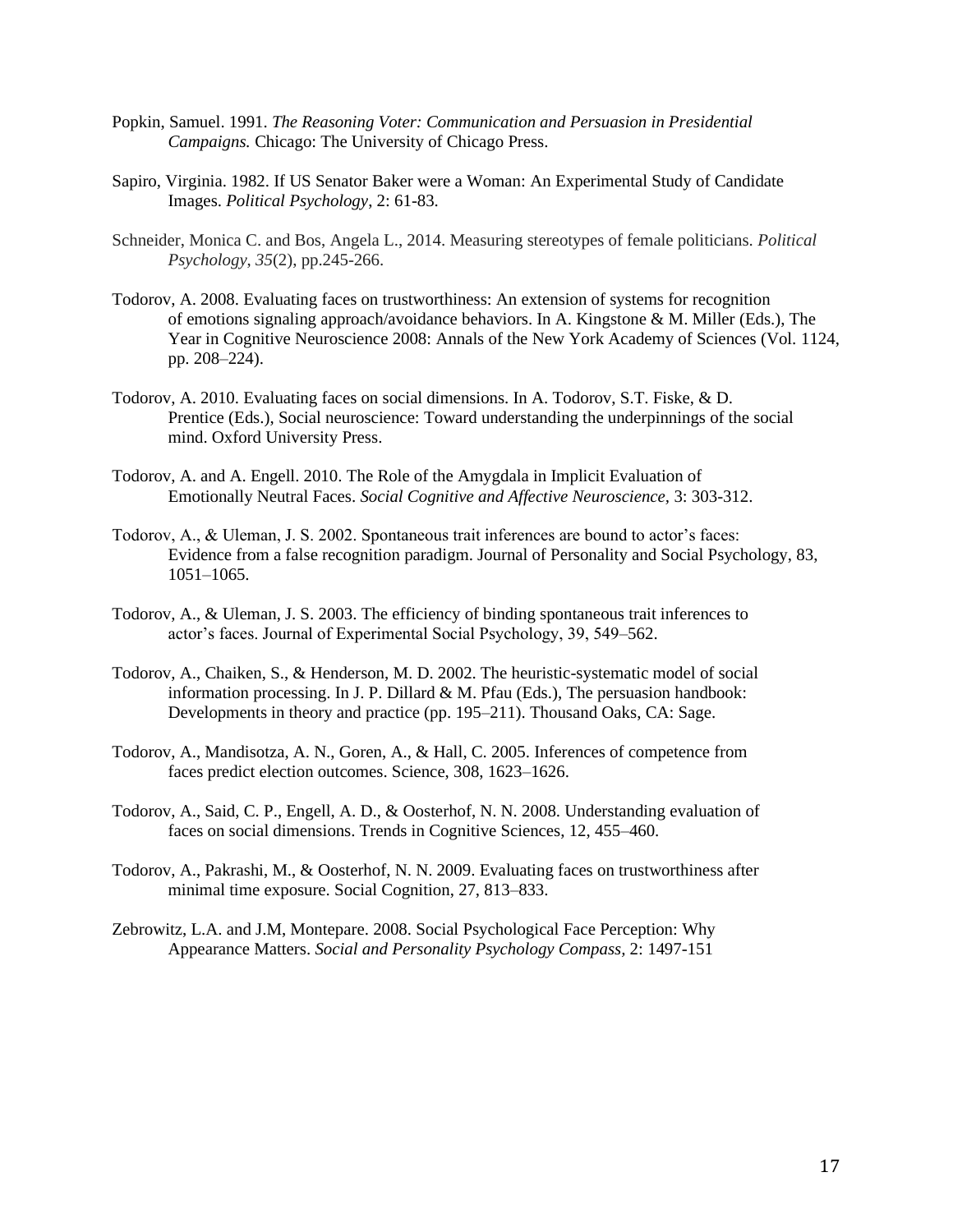|                             | <b>Model 1</b>           | <b>Model 2</b> | Model 3   | Model 4   | Model 5            |
|-----------------------------|--------------------------|----------------|-----------|-----------|--------------------|
| <b>Constant</b>             | 1.962                    | $-.504$        | $-10.142$ | $-6.833$  | $-11.399*$         |
|                             | (2.012)                  | (2.281)        | (3.484)   | (5.044)   | (5.603)            |
|                             |                          |                |           |           |                    |
| <b>Candidate A Female</b>   | $-1.086$                 | 4.953          | 4.398     | 6.151     | $17.017^{\dagger}$ |
|                             | (2.376)                  | (3.569)        | (3.526)   | (6.547)   | (8.782)            |
| <b>Candidate A</b>          | $-.652$                  | 4.197          | 3.994     | $-3.700$  | 5.736              |
|                             |                          |                |           |           |                    |
| Incompetent                 | (2.382)                  | (3.198)        | (3.164)   | (6.267)   | (8.067)            |
| <b>Female X</b>             |                          | $-10.763*$     | $-9.469*$ | $-9.485*$ | $-29.437*$         |
| Incompetent                 |                          | (4.764)        | (4.721)   | (4.728)   | (11.772)           |
|                             |                          |                |           |           |                    |
| <b>Total Search</b>         | $\overline{\phantom{a}}$ |                | .497***   | .326      | $.561*$            |
|                             |                          |                | (.137)    | (.233)    | (.265)             |
|                             |                          |                |           |           |                    |
| <b>Female X Search</b>      | $\overline{\phantom{a}}$ |                |           | $-.076$   | $-.618$            |
|                             |                          |                |           | (.275)    | (.402)             |
|                             |                          |                |           |           |                    |
| <b>Incompetent X Search</b> | $\overline{\phantom{0}}$ |                |           | .391      | $-.089$            |
|                             |                          |                |           | .275      | (.378)             |
| $3-Way$                     |                          |                |           |           | $1.017^{\dagger}$  |
|                             |                          |                |           |           |                    |
|                             |                          |                |           |           | (.550)             |
| $\mathbf{R}^2$              | .001                     | .013           | .033      | .034      | .039               |
|                             |                          |                |           |           |                    |

# **Table 1. OLS Regression Models, Feeling Thermometer Difference Scores**

Notes: Regression coefficients are shown, with standard errors in parentheses.  $* p<0.05$ ,  $** p<0.01$ , \*\*\* p<0.001,  $\tau$ p<.1.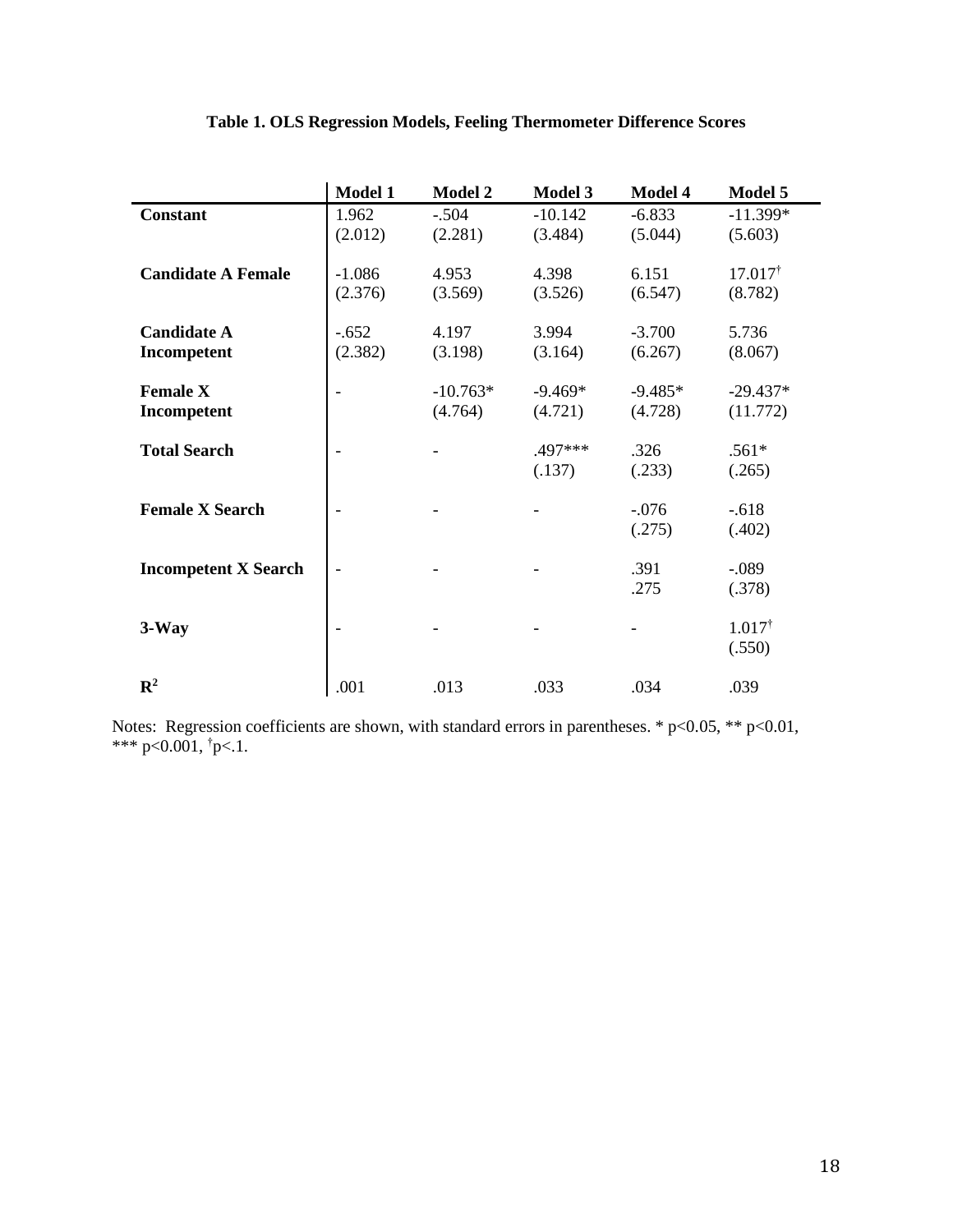|                                                 | Model 1           | <b>Model 2</b>    | Model 3             | Model 4           | Model 5                     | Model 6                     |
|-------------------------------------------------|-------------------|-------------------|---------------------|-------------------|-----------------------------|-----------------------------|
| <b>Constant</b>                                 | $-.158$<br>(.333) | $-.176$<br>(.188) | $-0.983$<br>(.298)  | $-.525$<br>(.428) | $-.824^{\dagger}$<br>(.484) | $-.658^{\dagger}$<br>(.346) |
| <b>Candidate A</b><br>Female                    | $-.034$<br>(.190) | .005<br>(.280)    | .022<br>(.284)      | $-.318$<br>(.534) | .300<br>(.691)              | $-.247$<br>(.338)           |
| <b>Candidate A</b><br>Incompetent               | .208<br>(.190)    | .243<br>(.262)    | .261<br>(.267)      | $-.329$<br>(.528) | .282<br>(.683)              | .194<br>(.310)              |
| <b>Female X</b><br>Incompetent                  |                   | $-.072$<br>(.381) | $-.053$<br>(.387)   | $-.018$<br>(.388) | $-1.282$<br>(.978)          | .433<br>(.455)              |
| <b>Total Search</b>                             |                   |                   | $.041***$<br>(.012) | .018<br>(.020)    | .033<br>(.023)              | $.031*$<br>(.013)           |
| <b>Female X</b><br><b>Search</b>                |                   |                   |                     | .017<br>(.023)    | $-0.015$<br>(.033)          |                             |
| <b>Incompetent X</b><br><b>Search</b>           |                   |                   |                     | .030<br>(.023)    | $-.001$<br>(.032)           |                             |
| $3-Way$                                         |                   |                   |                     |                   | .066<br>(.047)              |                             |
| Competence<br><b>Difference</b><br><b>Score</b> |                   |                   |                     |                   |                             | 2.086***<br>(.242)          |
| Pseudo- $R^2$                                   | .004              | .004              | .043                | .049              | .055                        | .378                        |

**Table 2. Logistic Regression Models, Vote Choice for Candidate A**

Notes: Regressioin coefficients are shown, with standard errors in parentheses.  $* p<0.05$ ,  $** p<0.01$ , \*\*\* p<0.001,  $\tau$ p<.1.